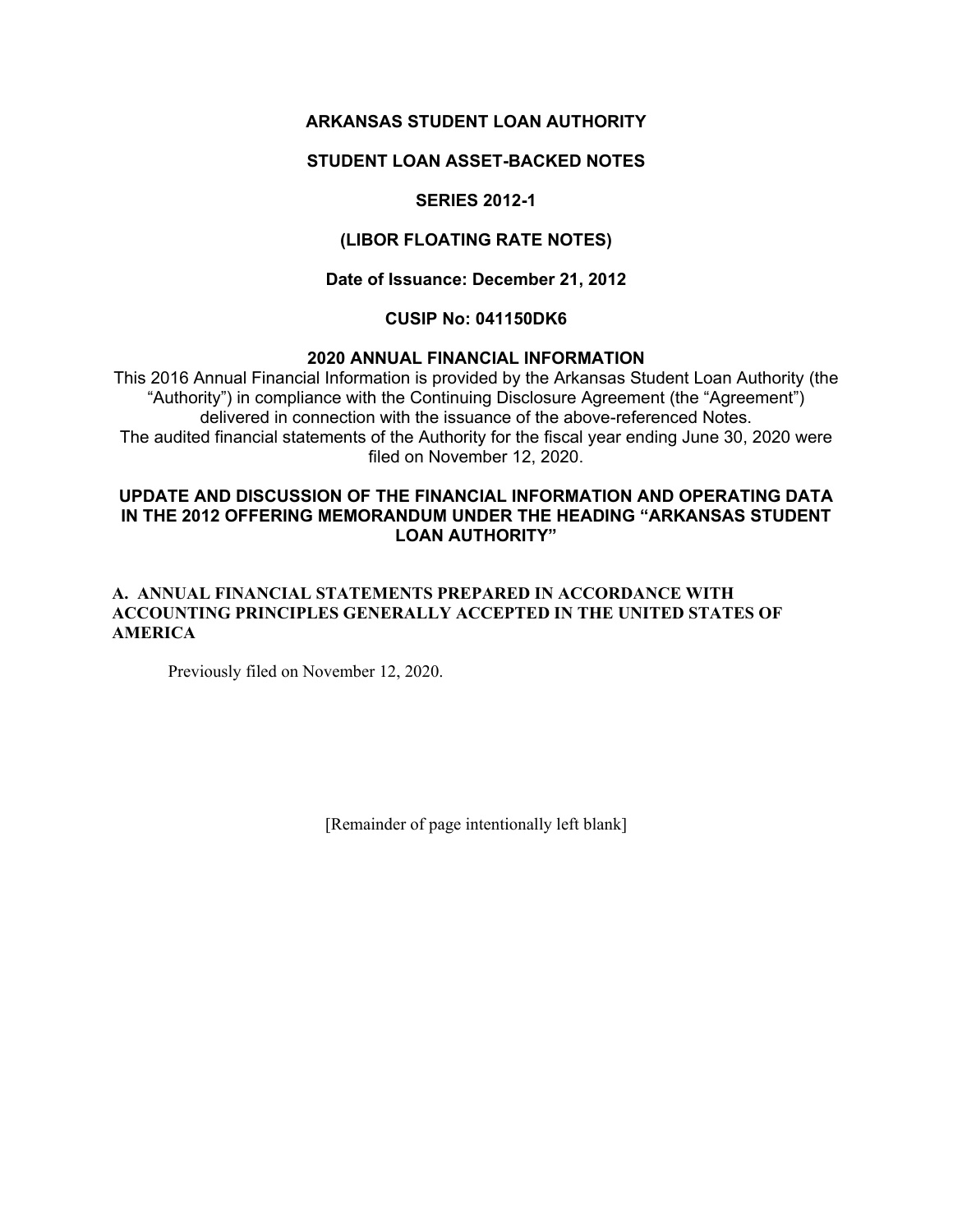B. AN UPDATE AND DISCUSSION OF THE FINANCIAL INFORMATION AND OPERATING DATA IN THE OFFERING MEMORANDUM UNDER THE HEADING "ARKANSAS STUDENT LOAN AUTHORITY"

#### **Membership**

On April 4, 2017, Governor Asa Hutchinson signed into law Act 824 of the 2017 Acts of Arkansas which by the terms of the Act and consequently the merger was effective July 1, 2017.

Pursuant to Subchapter 19 of the Act, the Arkansas Student Loan Financing Act, in Section 15-902(e), the Arkansas Development Finance Authority effective on that date assumed all the contracts and debt obligations of Arkansas Student Loan Authority that were outstanding as of that date.

Arkansas Development Finance Authority operates the functions of the Arkansas Student Loan Authority as a division of Arkansas Development Finance Authority. After the effective date of the Act, the Arkansas Student Loan Authority will be managed by the Board of Directors of the Arkansas Development Finance Authority and serve under its President.

#### **Staff**

The Authorizing Act empowers the Issuer to employ a director and such other professionals as are necessary to implement the programs of the Issuer. Tony W. Williams is employed as the Executive Director of the Authority and has the responsibility of directing the Issuer on a day-to-day basis. Mr. Williams was appointed Executive Director of the Issuer effective on July 1, 2004 by resolution of the Issuer adopted on December 9, 2003.

Prior to 2004 Mr. Williams was employed by Edfinancial in its Little Rock office, where he held the position of Business Development Manager since April 1998. Pursuant to the Program Administration Agreement between Edfinancial and the Issuer (see the caption "Program Agreement," below), Mr. Williams worked exclusively for the Issuer in the development, management and promotion of the Issuer's products and programs. Prior to his employment with Edfinancial, Mr. Williams was employed by the Issuer from 1987 to 1998 in various positions, including Vice President of Program Operations and Loan Operations Manager. Mr. Williams was employed from 1986 to 1987 by Union National Bank in Little Rock and is a 1986 graduate of the University of Central Arkansas.

Mark Conine serves as the Chief Financial Officer of the Issuer and is responsible for the management and day-to-day coordination of all financial activities and investor relations. Prior to joining the Issuer in January 2005, Mr. Conine served in the tax group of Ernst & Young, LLP specializing in the multi-state banking and transportation industries. Mr. Conine worked in the corporate tax department of a Fortune 500 telecommunications company prior to joining Ernst & Young, LLP. He received a B.A. in Accounting and Finance from Ouachita Baptist University in 1997 and is a licensed Certified Public Accountant and Charted Global Management Accountant.

The Issuer currently employs three persons in addition to Mr. Williams and Mr. Conine. The Issuer's mailing address is 3801 Woodland Heights, Suite 200, Little Rock, Arkansas 72212. The Issuer's telephone number is (501) 682-2952.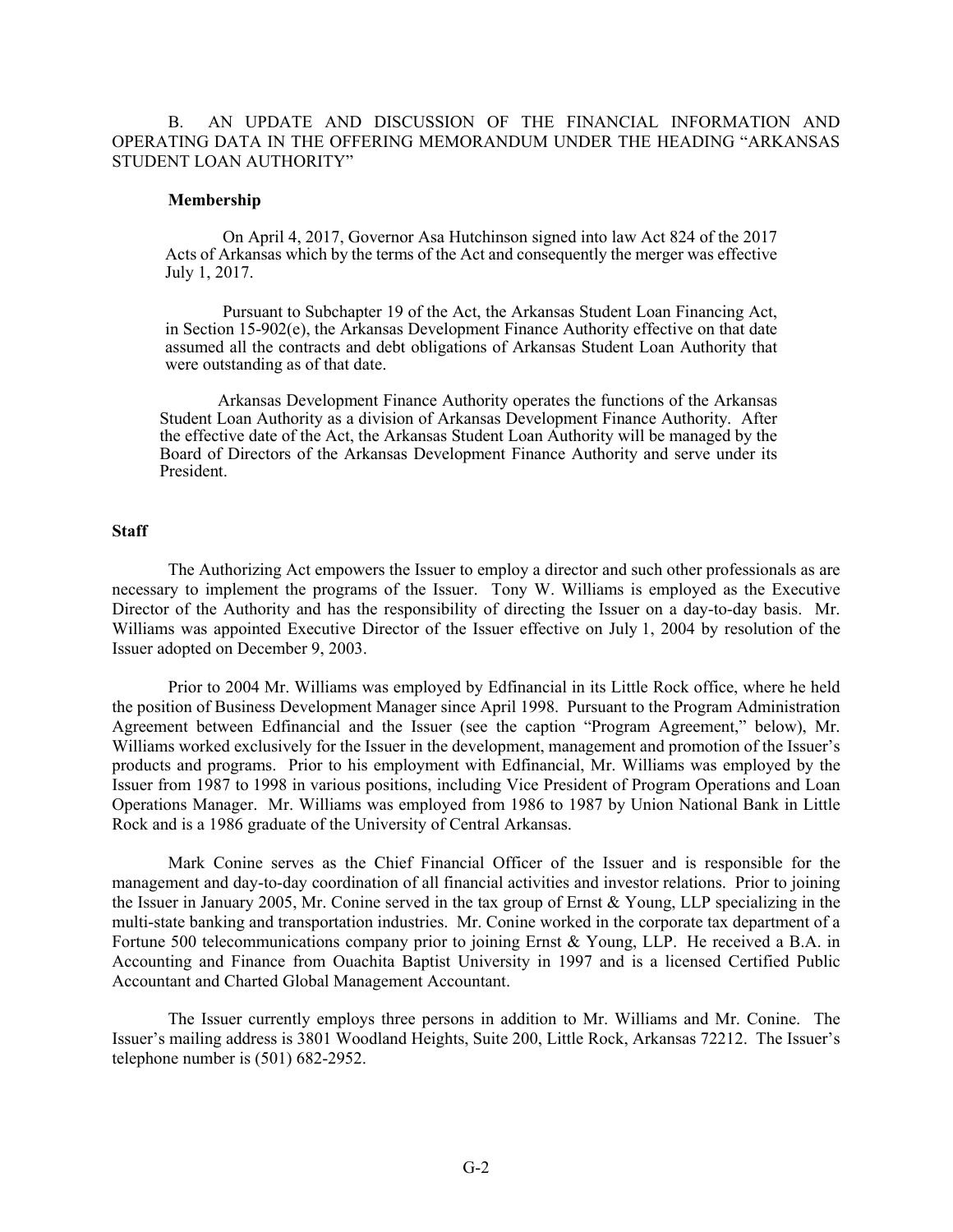#### **Use of Proceeds**

 $\mathcal{L}=\{1,2,3,4,5\}$ 

The proceeds were used as described in the original offering memorandum.

#### **Characteristics of the Financed Student Loans**

As of June 30, 2020, the aggregate outstanding principal balance of the student loans in each of the following tables includes the principal balance due from borrowers, which does not include total accrued interest. The percentages set forth in the tables below may not always add to 100% and the balances may not always add to \$45,386,582 due to rounding.

#### **Composition of the Financed Student Loan Portfolio (As of June 30, 2020)**

| Aggregate Outstanding Principal Balance                                      | \$45,386,582 |
|------------------------------------------------------------------------------|--------------|
| Number of Borrowers <sup>®</sup>                                             | 3,426        |
| Average Outstanding Principal Balance Per Borrower                           | \$13,248     |
| Number of Loans                                                              | 12,583       |
| Average Outstanding Principal Balance Per Loan                               | \$3,607      |
| Weighted Average Remaining Term to Scheduled Maturity (Months) <sup>**</sup> | 136.50       |
| Weighted Average Payments Made (Months)                                      | Unknown      |
| Weighted Average Annual Borrower Interest Rate***                            | Unknown      |
| Weighted Average Special Allowance Payment Repayment Margin to 3-Month       | Unknown      |
| <b>Commercial Paper</b>                                                      |              |
| Weighted Average Special Allowance Payment Repayment Margin to 91-Day        | Unknown      |
| Treasury Bill                                                                |              |

<sup>\*</sup> A single borrower can have more than one account if such borrower had different types of underlying FFELP loans with certain characteristics.

<sup>\*\*</sup> The weighted average remaining term to scheduled maturity shown in the table above was determined from the statistical cutoff date to the scheduled maturity date of the applicable student loan, including any current deferral or forbearance periods, but without giving effect to any deferral or forbearance periods that may be granted in the future.

<sup>\*\*\*</sup> The weighted average annual borrower interest rate shown in the table above was determined without including any special allowance payments or any rate reductions that may be earned by borrowers in the future.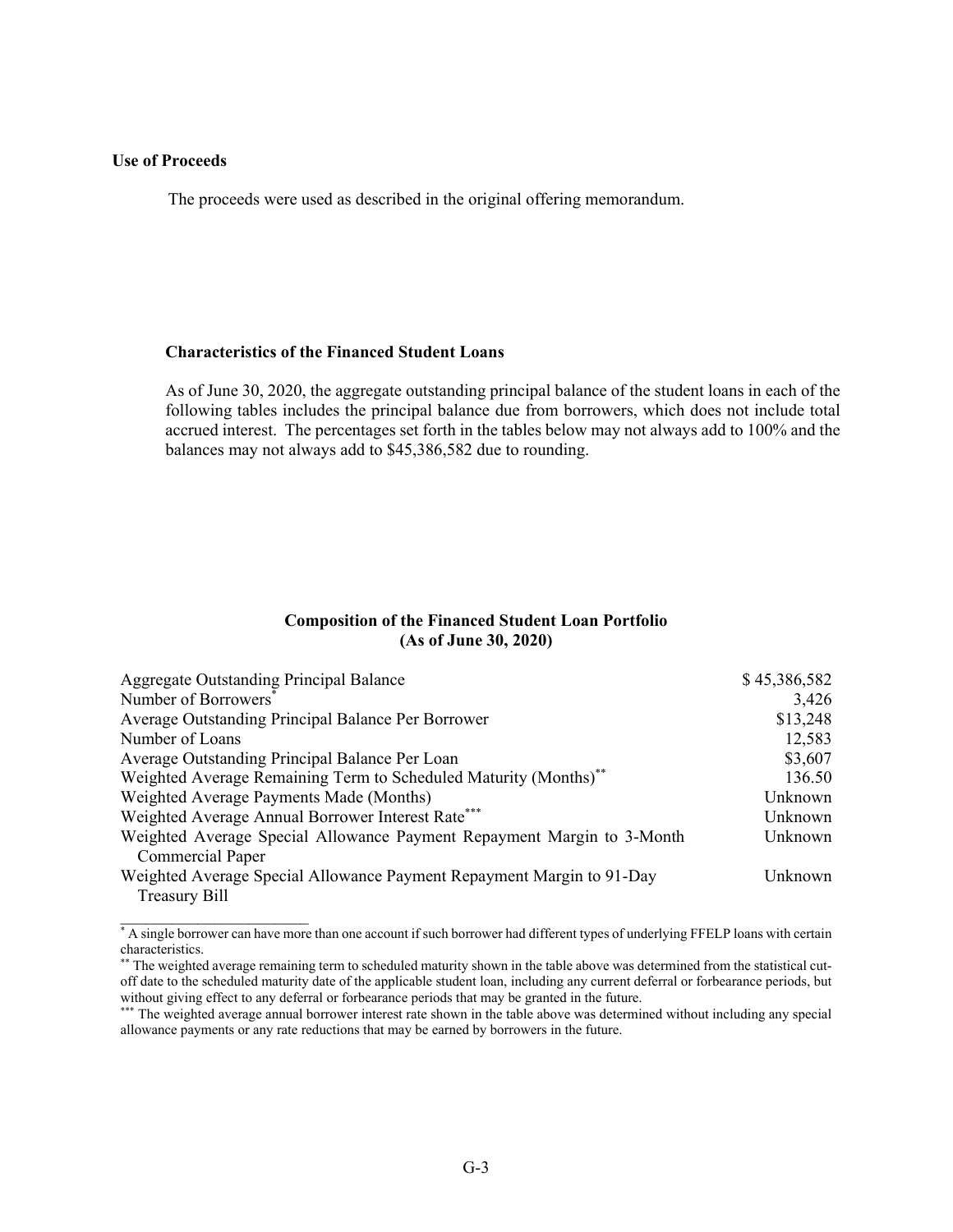## **Distribution of the Financed Student Loans by Loan Type (As of June 30, 2020)**

| <b>Number of Loans</b> | Outstanding<br><b>Principal Balance</b> | <b>Percent of Loans by</b><br>Outstanding<br><b>Principal Balance</b> |
|------------------------|-----------------------------------------|-----------------------------------------------------------------------|
| 5,319                  | 23,749,567<br>S.                        | 52.33%                                                                |
| 7,089                  | 20,531,820                              | 45.24                                                                 |
|                        |                                         |                                                                       |
|                        |                                         |                                                                       |
| 175                    | 1,105,195                               | 2.43                                                                  |
|                        |                                         |                                                                       |
|                        |                                         | $0.00\%$                                                              |
|                        |                                         |                                                                       |

### **Distribution of the Financed Student Loans by Range of Annual Borrower Interest Rate (As of June 30, 2020)**

| <b>Range of Annual Borrower</b><br><b>Interest Rate</b> | <b>Number of Loans</b> | Outstanding<br><b>Principal Balance</b> | <b>Percent of Loans by</b><br>Outstanding<br><b>Principal Balance</b> |
|---------------------------------------------------------|------------------------|-----------------------------------------|-----------------------------------------------------------------------|
| Less than or equal to $2.00\%$                          | 1,601                  | \$2,242,097                             | 4.94%                                                                 |
| $2.01\% - 3.00\%$                                       | 4,384                  | 8,505,445                               | 18.74                                                                 |
| $3.01\% - 4.00\%$                                       | 1,647                  | 9,562,953                               | 21.07                                                                 |
| $4.01\% - 5.00\%$                                       | 1,340                  | 9,063,700                               | 19.97                                                                 |
| $5.01\% - 6.00\%$                                       | 1,330                  | 4,815,516                               | 10.61                                                                 |
| $6.01\% - 7.00\%$                                       | 1,508                  | 7,230,083                               | 15.93                                                                 |
| $7.01\% - 8.00\%$                                       | 631                    | 3,403,994                               | 7.50                                                                  |
| Greater than 8.00%                                      | 142                    | 562,794                                 | 1.24                                                                  |
| Total                                                   | 12,583                 | <u>\$45,386,582</u>                     | 100.00%                                                               |

## **Distribution of the Financed Student Loans by School Type (As of June 30, 2020)**

| <b>School Type</b>  | <b>Number of Loans</b> | Outstanding<br><b>Principal Balance</b> | <b>Percent of Loans by</b><br>Outstanding<br><b>Principal Balance</b> |
|---------------------|------------------------|-----------------------------------------|-----------------------------------------------------------------------|
| 2-Year              | 2,734                  | 8,693,938                               | 19.15%                                                                |
| Graduate/4-Year $+$ | 9,606                  | 36,083,083                              | 79.51                                                                 |
| Proprietary         | 243                    | 609,561                                 | 1.34                                                                  |
| Other/Unknown       |                        |                                         |                                                                       |
| Total               | 12,583                 | \$45,386,582                            | 100.00%                                                               |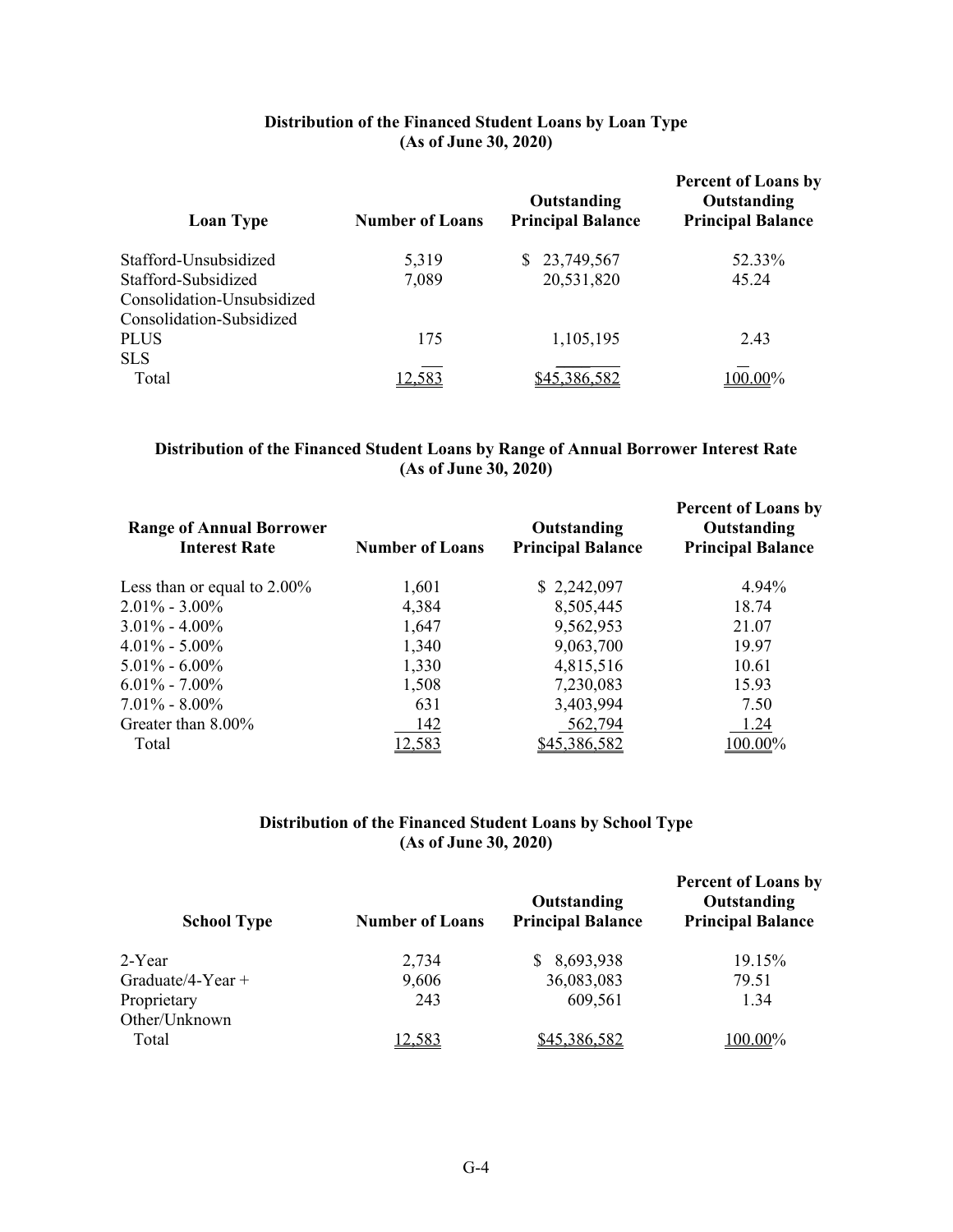## **Distribution of the Financed Student Loans by SAP Interest Rate Index (As of June 30, 2020)**

| <b>SAP</b><br><b>Interest Rate Index</b> | <b>Number of Loans</b> | Outstanding<br><b>Principal Balance</b> | <b>Percent of Loans by</b><br>Outstanding<br><b>Principal Balance</b> |
|------------------------------------------|------------------------|-----------------------------------------|-----------------------------------------------------------------------|
| 1-month LIBOR Index                      | 12,583                 | \$45,386,582                            | 100.00%                                                               |

#### **Distribution of the Financed Student Loans by Borrower Payment Status (As of June 30, 2020)**

| <b>Borrower Payment Status</b> | <b>Number of Loans</b> | Outstanding<br><b>Principal Balance</b> | <b>Percent of Loans by</b><br>Outstanding<br><b>Principal Balance</b> |
|--------------------------------|------------------------|-----------------------------------------|-----------------------------------------------------------------------|
| In School                      | 14                     | S<br>73,603                             | 0.16%                                                                 |
| Grace                          | 8                      | 30,225                                  | 0.07                                                                  |
| Deferment                      | 1,194                  | 4,417,457                               | 9.73                                                                  |
| Forbearance                    | 2,661                  | 10,470,868                              | 23.07                                                                 |
| Repayment                      | 8,643                  | 30,185,982                              | 66.51                                                                 |
| Claims In Progress/Denied      | 63                     | 208,447                                 | 0.46                                                                  |
| Total                          | <u>12,583</u>          | \$45,386,582                            | 100.00%                                                               |

# **Distribution of the Financed Student Loans by Range of Days Delinquent (As of June 30, 2020)**

| Range of<br><b>Days Delinquent</b> | <b>Number of Loans</b> | Outstanding<br><b>Principal Balance</b> | <b>Percent of Loans by</b><br>Outstanding<br><b>Principal Balance</b> |
|------------------------------------|------------------------|-----------------------------------------|-----------------------------------------------------------------------|
| Not in Repayment                   | 3,940                  | \$15,200,599                            | 31.60%                                                                |
| $0-30$ days                        | 7,565                  | 25,827,925                              | 56.91                                                                 |
| $31-60$ days                       | 329                    | 1,312,280                               | 2.89                                                                  |
| $61-90$ days                       | 235                    | 1,044,082                               | 2.30                                                                  |
| 91-120 days                        | 122                    | 479,370                                 | 0.94                                                                  |
| 121-180 days                       | 116                    | 426,615                                 | 2.94                                                                  |
| 181 days and above                 | 276                    | 1,095,711                               | 2.42                                                                  |
| Total                              | 12,583                 | \$45,386,582                            | 100.00%                                                               |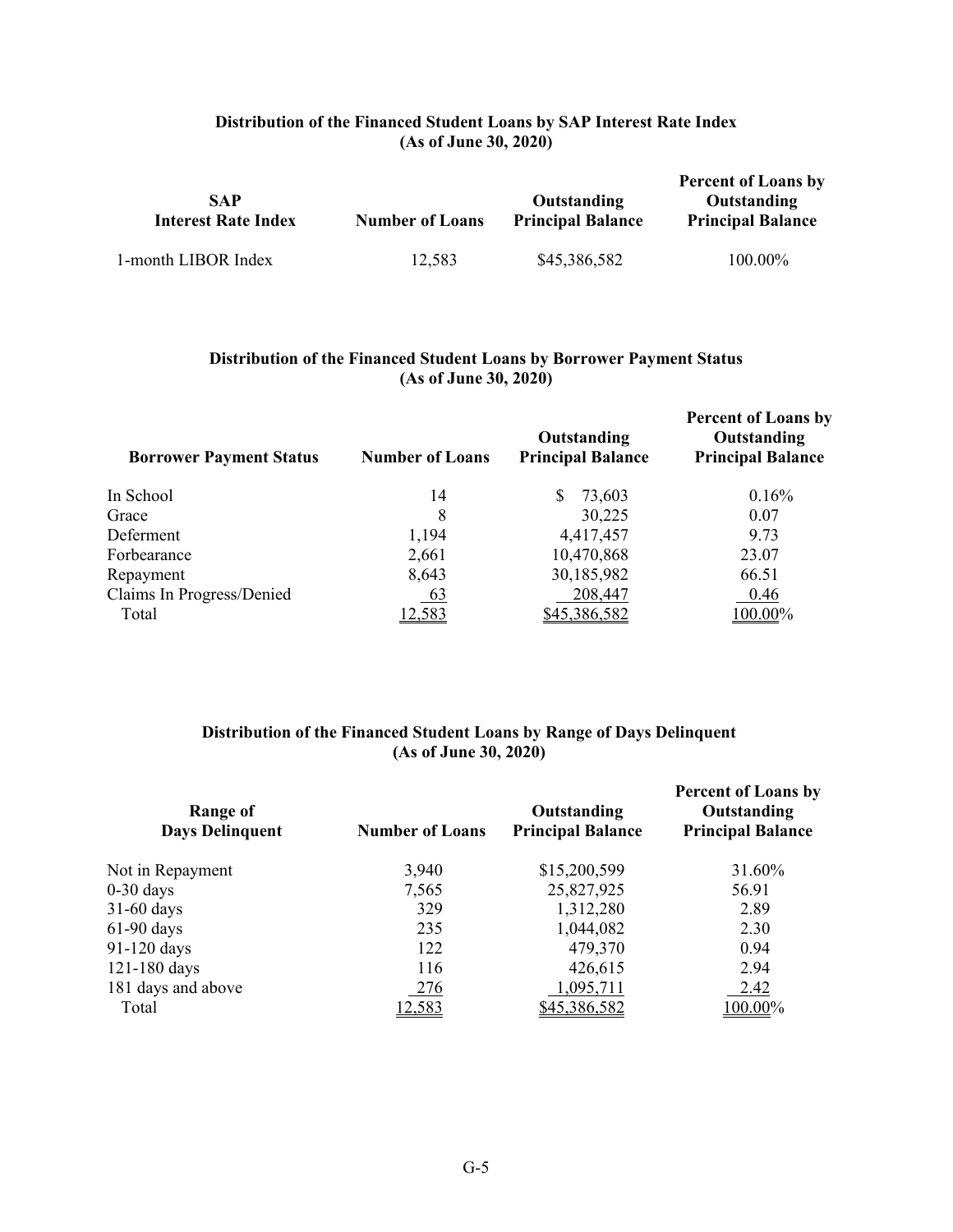#### **Distribution of the Financed Student Loans by Range of Date of Disbursement (Dates Correspond to Changes in Special Allowance Payment) (As of June 30, 2020)**

| <b>Range of Date of Disbursement</b>    | <b>Number</b><br>of Loans | Outstanding<br><b>Principal Balance</b> | <b>Percent of Loans by</b><br>Outstanding<br><b>Principal Balance</b> |
|-----------------------------------------|---------------------------|-----------------------------------------|-----------------------------------------------------------------------|
| Pre April 1, 2006                       | 8,703                     | \$25,293,942                            | 55.73%                                                                |
| April 1, 2006 – September 30, 2007      | 2,879                     | 16,865,654                              | 37.16                                                                 |
| October 1, 2007 and before July 1, 2010 | 1,001                     | 3,226,986                               | 7.11                                                                  |
| Total                                   | 12,583                    | \$45,386,582                            | $100.00\%$                                                            |

For FFELP loans disbursed on or after April 1, 2006 and before July 1, 2010, if the stated interest rate is higher than the rate applicable to such FFELP loan including Special Allowance Payments, the holder of the FFELP loan must credit the difference to the Department of Education. FFELP loans disbursed on or after October 1, 2007 have a higher SAP margin for eligible not-for-profit lenders such as the Issuer than for for-profit lenders but have a 40 bps to 70 bps lower Special Allowance Payment margin than loans originated on or after January 1, 2000 and before October 1, 2007.

#### **Distribution of the Financed Student Loans by Range of Date of Disbursement (Dates Correspond to Changes in Guaranty Percentages) (As of June 30, 2020)**

| <b>Range of Date of Disbursement</b> | <b>Number</b><br>of Loans | Outstanding<br><b>Principal Balance</b> | <b>Percent of Loans by</b><br>Outstanding<br><b>Principal Balance</b> |
|--------------------------------------|---------------------------|-----------------------------------------|-----------------------------------------------------------------------|
| July 1, 2006 and before July 1, 2010 | 3.973                     | \$17,569,146                            | 38.71%                                                                |
| October 1, 1993 – June 30, 2006      | 8,458                     | 27,703,970                              | 61.04                                                                 |
| Pre October 1, 1993                  | 152                       | 113,466                                 | 0.25                                                                  |
| Total                                | 12,583                    | \$45,386,582                            | 100.00%                                                               |

Student loans disbursed prior to October 1, 1993 are 100% guaranteed by the guarantee agency. Student loans disbursed on or after October 1, 1993 and before July 1, 2006 are 98% guaranteed by the applicable guaranty agency. Student loans for which the first disbursement is made on or after July 1, 2006 and before July 1, 2010 are 97% guaranteed by the applicable guaranty agency.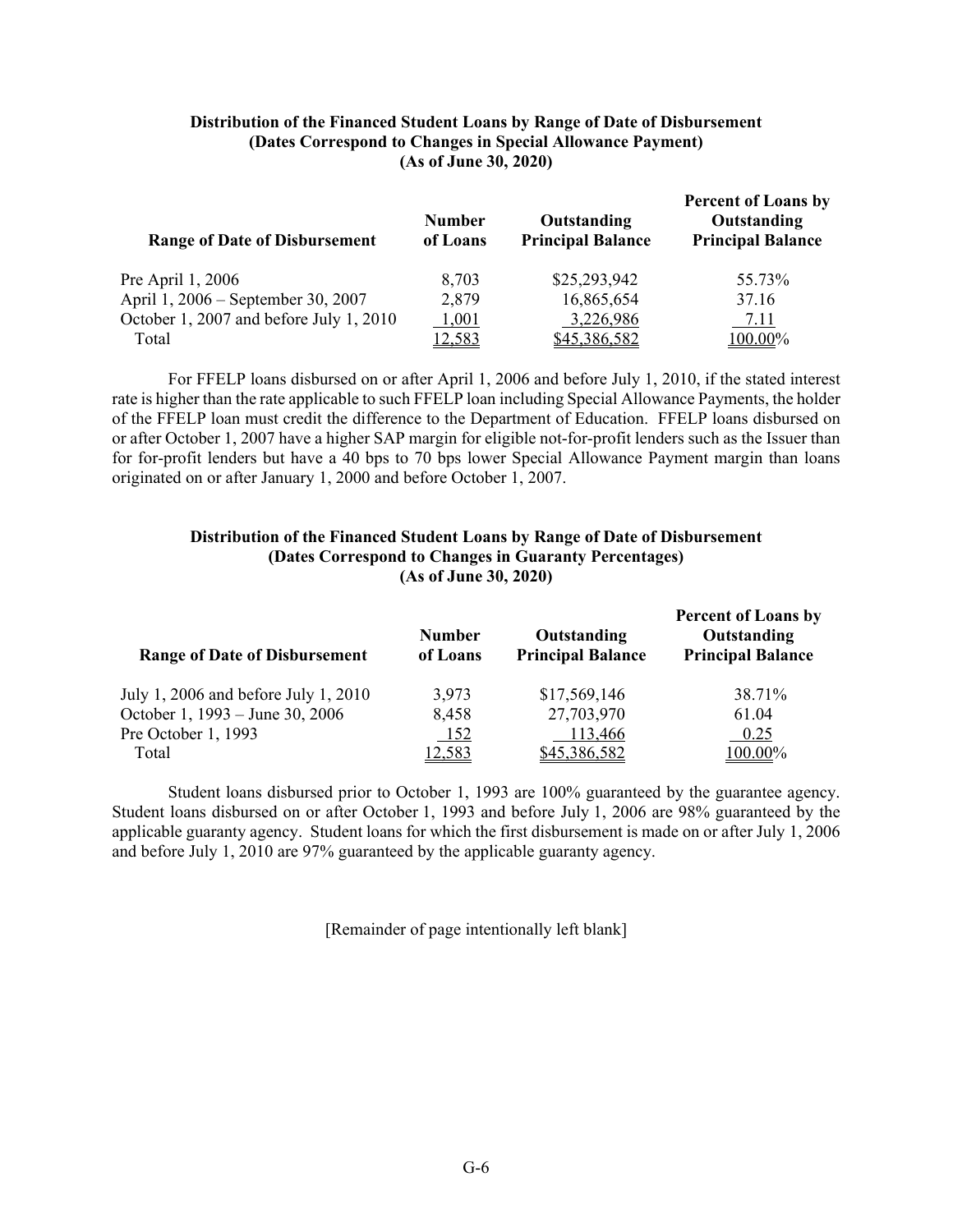| <b>Range of Outstanding</b><br><b>Principal Balance</b> | <b>Number of Loans</b> | Outstanding<br><b>Principal Balance</b> | <b>Percent of Loans by</b><br>Outstanding<br><b>Principal Balance</b> |
|---------------------------------------------------------|------------------------|-----------------------------------------|-----------------------------------------------------------------------|
| Less than \$500                                         | 902                    | $\mathbb{S}$<br>113,466                 | 0.25%                                                                 |
| \$500 to \$999                                          | 851                    | 308,629                                 | 0.68                                                                  |
| \$1,000 to \$1,999                                      | 2,093                  | 2,618,806                               | 5.77                                                                  |
| \$2,000 to \$2,999                                      | 2,052                  | 3,962,919                               | 8.73                                                                  |
| \$3,000 to \$3,999                                      | 1,461                  | 2,931,973                               | 6.46                                                                  |
| \$4,000 to \$5,999                                      | 1,643                  | 3,916,862                               | 8.63                                                                  |
| \$6,000 to \$7,999                                      | 721                    | 2,650,576                               | 5.84                                                                  |
| \$8,000 to \$9,999                                      | 525                    | 2,596,112                               | 5.72                                                                  |
| \$10,000 to \$14,999                                    | 872                    | 6,286,331                               | 13.85                                                                 |
| \$15,000 to \$19,999                                    | 499                    | 4,234,568                               | 9.33                                                                  |
| \$20,000 to \$24,999                                    | 305                    | 2,904,741                               | 6.40                                                                  |
| \$25,000 to \$29,999                                    | 197                    | 2,773,120                               | 6.11                                                                  |
| \$30,000 to \$34,999                                    | 141                    | 2,287,484                               | 5.04                                                                  |
| \$35,000 to \$39,999                                    | 94                     | 1,688,381                               | 3.72                                                                  |
| \$40,000 to \$49,999                                    | 78                     | 1,711,074                               | 3.77                                                                  |
| \$50,000 to \$59,999                                    | 44                     | 1,284,440                               | 2.83                                                                  |
| \$60,000 to \$69,999                                    | 24                     | 576,410                                 | 1.27                                                                  |
| \$70,000 to \$79,999                                    | 23                     | 534,562                                 | 1.18                                                                  |
| \$80,000 to \$89,999                                    | 17                     | 462,943                                 | 1.02                                                                  |
| \$90,000 to \$99,999                                    | 16                     | 535,562                                 | 1.18                                                                  |
| \$100,000 to \$109,999                                  | 9                      | 376,709                                 | 0.83                                                                  |
| \$110,000 to \$149,999                                  | 14                     | 494,714                                 | 1.09                                                                  |
| \$150,000 or more                                       | $\overline{2}$         | 136,160                                 | 0.30                                                                  |
| Total                                                   | 12,583                 | \$45,386,582                            | 100.00%                                                               |

#### **Distribution of the Financed Student Loans by Range of Outstanding Principal Balance (As of June 30, 2020)**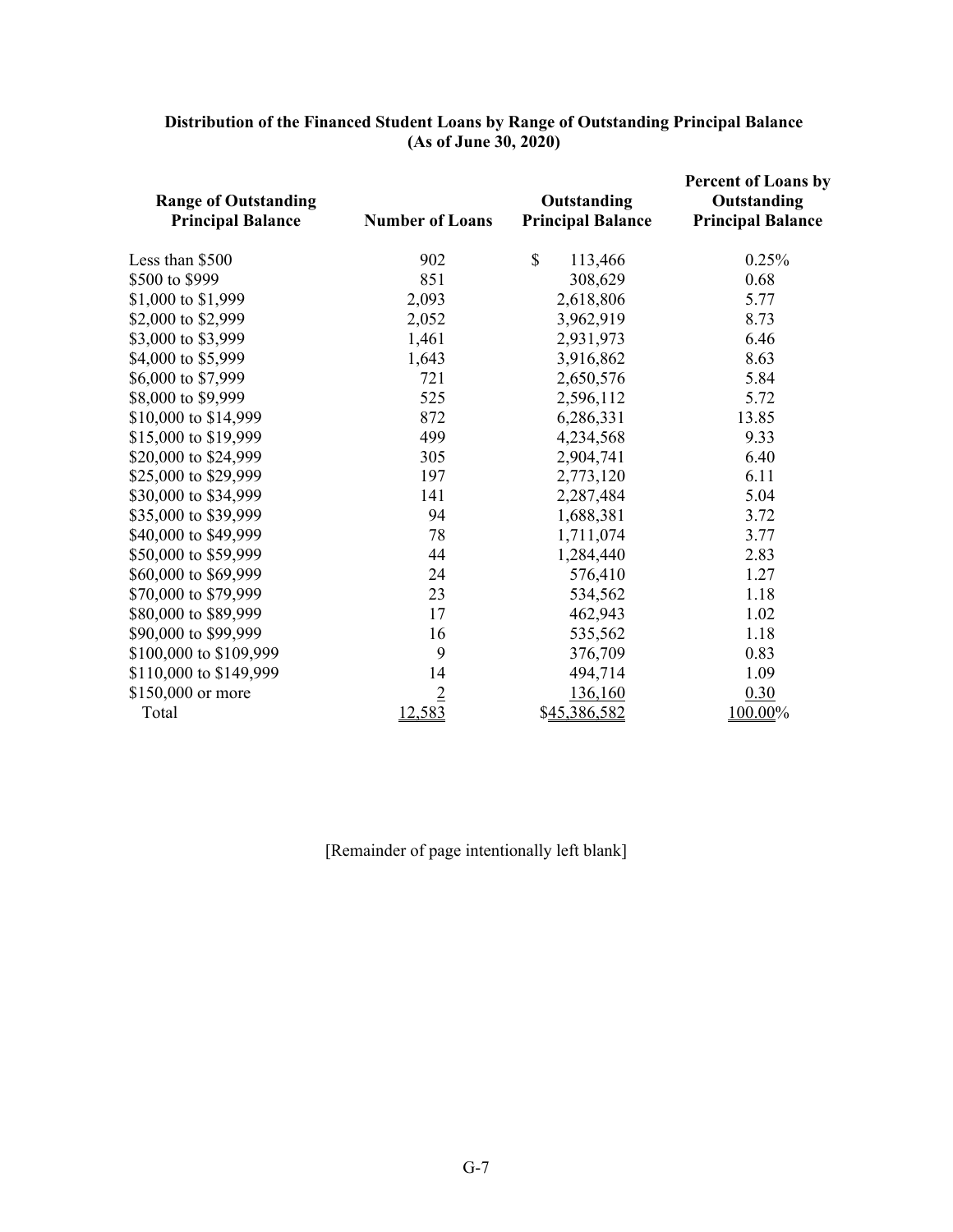#### **Distribution of the Financed Student Loans by Range of Remaining Term to Scheduled Maturity (As of June 30, 2020)**

| <b>Range of Remaining Term</b><br>to Scheduled Maturity<br>(in months) | <b>Number of Loans</b> | Outstanding<br><b>Principal Balance</b> | <b>Percent of Loans by</b><br>Outstanding<br><b>Principal Balance</b> |
|------------------------------------------------------------------------|------------------------|-----------------------------------------|-----------------------------------------------------------------------|
| Less than or equal to 24                                               | 605                    | \$213,317                               | 0.46%                                                                 |
| $25 - 36$                                                              | 409                    | 295,013                                 | 0.64                                                                  |
| $37 - 48$                                                              | 424                    | 331,322                                 | 0.72                                                                  |
| $49 - 60$                                                              | 477                    | 590,026                                 | 1.29                                                                  |
| $61 - 72$                                                              | 564                    | 857,806                                 | 1.88                                                                  |
| $73 - 84$                                                              | 635                    | 1,357,059                               | 2.98                                                                  |
| $85 - 96$                                                              | 623                    | 1,624,840                               | 3.57                                                                  |
| $97 - 108$                                                             | 944                    | 3,408,532                               | 7.50                                                                  |
| $109 - 120$                                                            | 3,061                  | 6,862,451                               | 15.11                                                                 |
| $121 - 144$                                                            | 1,697                  | 3,653,620                               | 8.04                                                                  |
| $145 - 168$                                                            | 585                    | 2,868,432                               | 6.32                                                                  |
| $169 - 192$                                                            | 604                    | 2,954,666                               | 6.51                                                                  |
| $193 - 220$                                                            | 329                    | 3,826,089                               | 8.53                                                                  |
| $221 - 300$                                                            | 1,415                  | 10,093,976                              | 22.24                                                                 |
| Greater than 300                                                       | 211                    | 6,449,433                               | 14.21                                                                 |
| Total                                                                  | 2,583                  | <u>\$45,386,582</u>                     | 100.00%                                                               |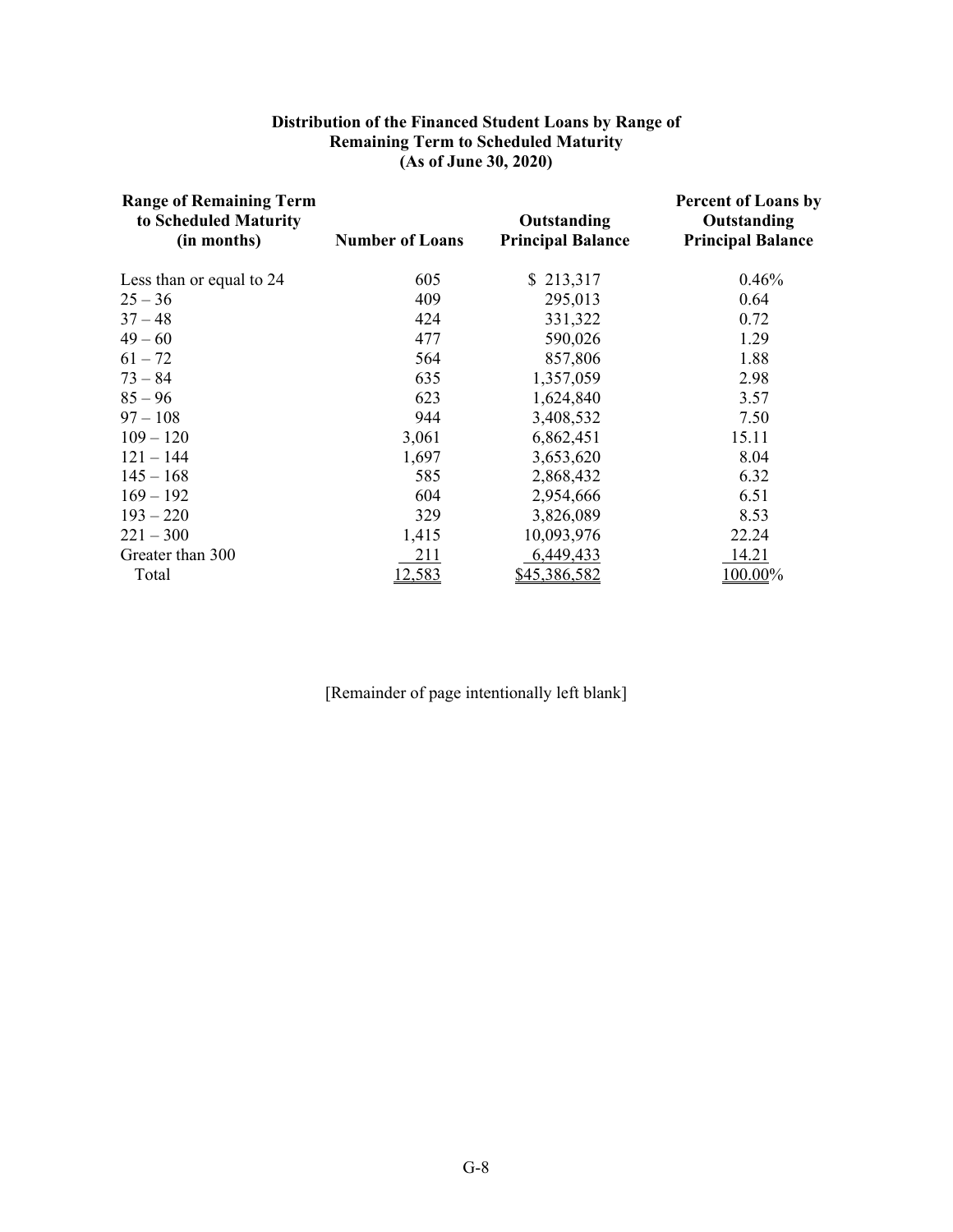## The following chart shows the geographic distribution of the student loans based on the permanent billing addresses of the borrowers as shown on the Servicers' records:

| <b>Geographic Location</b> | <b>Number of Loans</b> | Outstanding<br><b>Principal Balance</b> | <b>Percent of Loans by</b><br>Outstanding<br><b>Principal Balance</b> |
|----------------------------|------------------------|-----------------------------------------|-----------------------------------------------------------------------|
| Alabama                    | 49                     | \$122,544                               | 0.28%                                                                 |
| Alaska                     | 20                     | 49,925                                  | 0.12                                                                  |
| Arizona                    | 30                     | 99,850                                  | 0.23                                                                  |
| Arkansas                   | 9,807                  | 33,272,903                              | 73.33                                                                 |
| California                 | 118                    | 363,093                                 | 0.81                                                                  |
| Colorado                   | 61                     | 313,167                                 | 0.70                                                                  |
| Connecticut                | 10                     | 27,232                                  | 0.07                                                                  |
| Delaware                   | 1                      | 22,693                                  | 0.06                                                                  |
| District of Columbia       | 7                      | 31,771                                  | 0.08                                                                  |
| Florida                    | 89                     | 535,562                                 | 1.20                                                                  |
| Georgia                    | 98                     | 521,946                                 | 1.17                                                                  |
| Hawaii                     | 9                      | 167,930                                 | 0.38                                                                  |
| Idaho                      | 3                      | 4,539                                   | 0.01                                                                  |
| Illinois                   | 76                     | 276,858                                 | 0.62                                                                  |
| Indiana                    | 34                     | 199,701                                 | 0.43                                                                  |
| Iowa                       | 11                     | 49,925                                  | 0.12                                                                  |
| Kansas                     | 41                     | 249,626                                 | 0.55                                                                  |
| Kentucky                   | 23                     | 149,776                                 | 0.35                                                                  |
| Louisiana                  | 136                    | 562,794                                 | 1.28                                                                  |
| Maine                      | $\overline{2}$         | 181,546                                 | 0.41                                                                  |
| Maryland                   | 41                     | 190,624                                 | 0.43                                                                  |
| Massachusetts              | 17                     | 118,005                                 | 0.27                                                                  |
| Michigan                   | 26                     | 140,698                                 | 0.32                                                                  |
| Minnesota                  | 19                     | 77,157                                  | 0.18                                                                  |
| Mississippi                | 94                     | 399,402                                 | 0.89                                                                  |
| Missouri                   | 249                    | 739,801                                 | 1.66                                                                  |
| Montana                    | $\overline{2}$         | 136,160                                 | 0.31                                                                  |
| Nebraska                   | 16                     | 4,539                                   | 0.01                                                                  |
| Nevada                     | 10                     | 77,157                                  | 0.19                                                                  |
| New Hampshire              | 6                      | 13,616                                  | 0.03                                                                  |
| New Jersey                 | 20                     | 77,157                                  | 0.18                                                                  |
| New Mexico                 | 11                     | 99,850                                  | 0.23                                                                  |
| New York                   | 27                     | 158,853                                 | 0.36                                                                  |
| North Carolina             | 42                     | 281,397                                 | 0.62                                                                  |
| North Dakota               | 5                      | 90,773                                  | 0.21                                                                  |
| Ohio                       | 17                     | 113,466                                 | 0.26                                                                  |
| Oklahoma                   | 178                    | 608,180                                 | 1.36                                                                  |
| Oregon                     | 17                     | 163,392                                 | 0.36                                                                  |
| Pennsylvania               | 29                     | 108,928                                 | 0.25                                                                  |
| Puerto Rico                | $\overline{2}$         | 4,539                                   | 0.01                                                                  |

## **Distribution of the Financed Student Loans by Geographic Location (As of June 30, 2020)**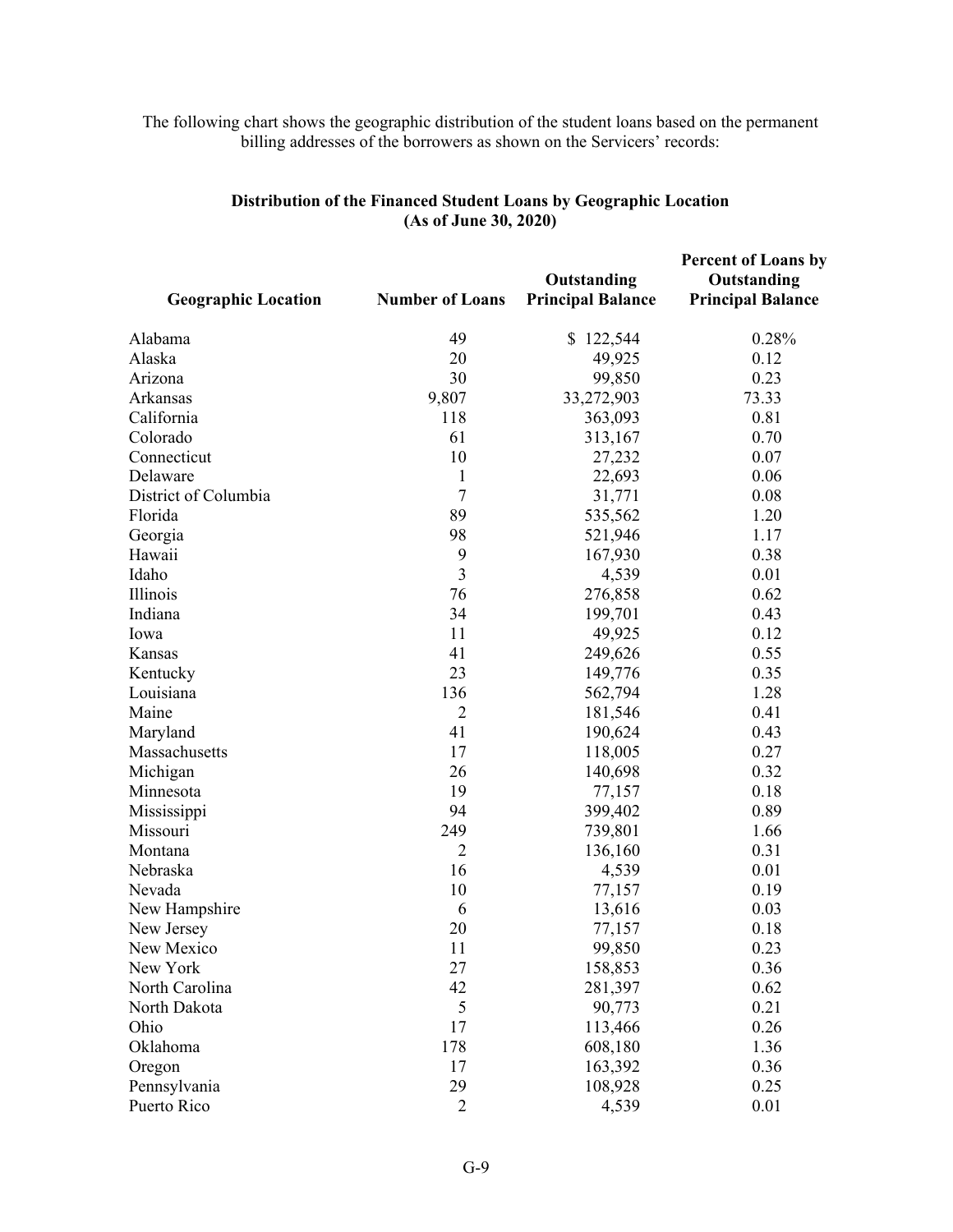## The following chart shows the geographic distribution of the student loans based on the permanent billing addresses of the borrowers as shown on the Servicers' records:

| <b>Geographic Location</b>  | <b>Number of Loans</b> | Outstanding<br><b>Principal Balance</b> | <b>Percent of Loans by</b><br>Outstanding<br><b>Principal Balance</b> |
|-----------------------------|------------------------|-----------------------------------------|-----------------------------------------------------------------------|
| Rhode Island                | 5                      | 9,077                                   | 0.02                                                                  |
| South Carolina              | 25                     | 95,312                                  | 0.22                                                                  |
| South Dakota                | 2                      | 4,539                                   | 0.01                                                                  |
| Tennessee                   | 266                    | 1,107,433                               | 2.47                                                                  |
| Texas                       | 674                    | 2,260,252                               | 4.99                                                                  |
| Utah                        | 9                      | 267,781                                 | 0.60                                                                  |
| Vermont                     | 6                      | 317,706                                 | 0.71                                                                  |
| Virginia                    | 45                     | 104,389                                 | 0.24                                                                  |
| Washington                  | 30                     | 149,776                                 | 0.34                                                                  |
| West Virginia               | 12                     | 45,387                                  | 0.10                                                                  |
| Wisconsin                   | 17                     | 63,541                                  | 0.14                                                                  |
| Wyoming                     | 2                      | 4,539                                   | 0.01                                                                  |
| <b>Armed Forces</b>         | 8                      | 36,309                                  | 0.08                                                                  |
| <b>Armed Forces Pacific</b> | 5                      | 9,077                                   | 0.02                                                                  |
| Unknown                     | 24                     | 104,389                                 | 0.24                                                                  |
| Total                       | 12,583                 | \$45,386,582                            | 100.00%                                                               |

## **Distribution of the Financed Student Loans by Geographic Location (As of June 30, 2020)**

#### **Distribution of the Financed Student Loans by Servicer (As of June 30, 2020)**

|                           |                        |                                         | <b>Percent of Loans by</b>              |  |
|---------------------------|------------------------|-----------------------------------------|-----------------------------------------|--|
| <b>Servicer</b>           | <b>Number of Loans</b> | Outstanding<br><b>Principal Balance</b> | Outstanding<br><b>Principal Balance</b> |  |
| Edfinancial Services, LLC | 12,583                 | \$45,386,582                            | 100.00%                                 |  |